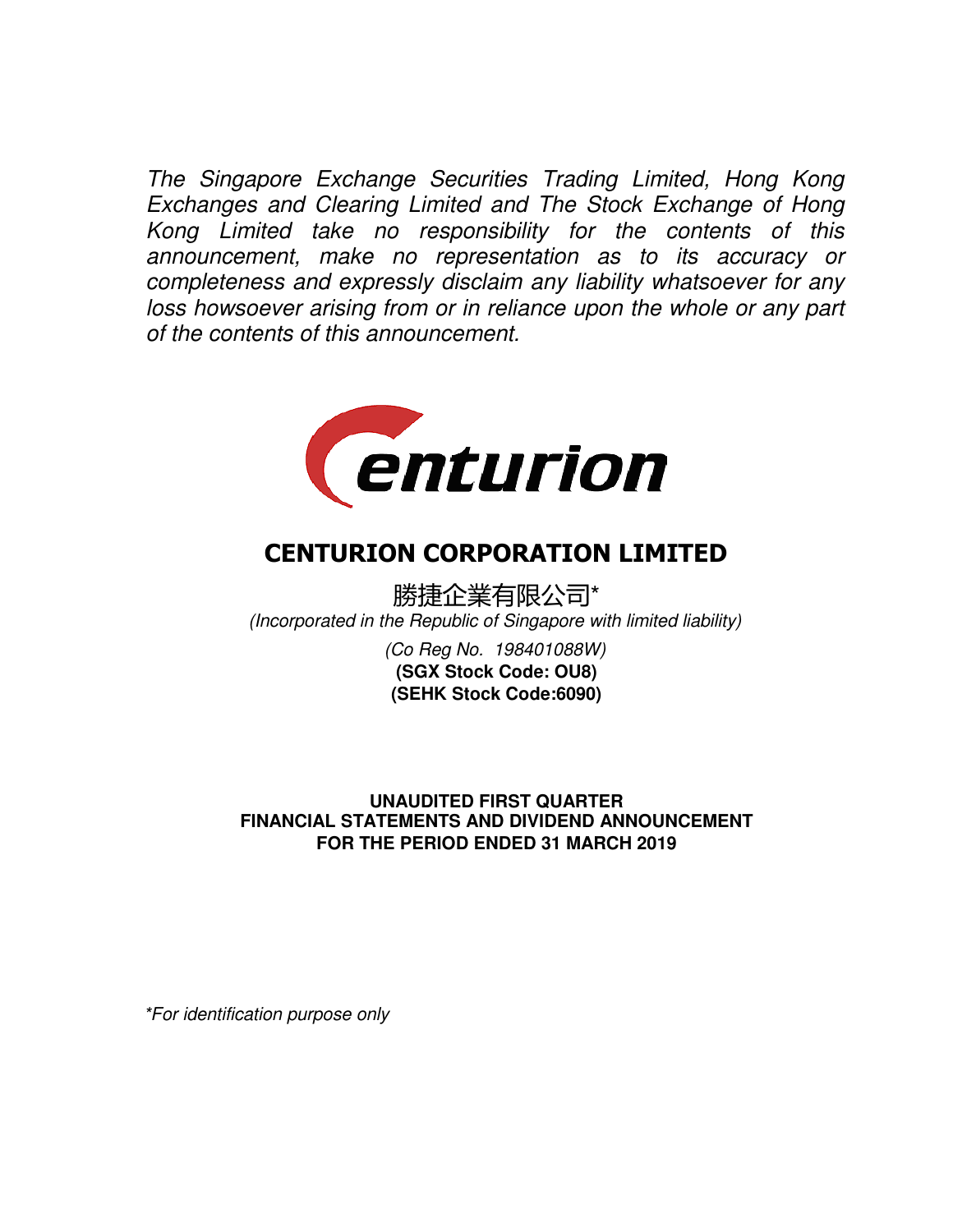## **Unaudited First Quarter Financial Statements and Dividend Announcement for the Period Ended 31 March 2019**

The board (the "Board") of directors (the "Directors") of Centurion Corporation Limited ("Centurion" or the "Company") hereby announces the unaudited consolidated results of the Company and its subsidiaries (collectively referred to as the "Group") for the period ended 31 March 2019, together with the comparative figures for the period ended 31 March 2018 as follows:

## **1) Consolidated Income Statement**

|                                                              | Group<br>First quarter ended 31 March |                |                |
|--------------------------------------------------------------|---------------------------------------|----------------|----------------|
|                                                              | 2019<br>\$ '000                       | 2018<br>\$'000 | Change<br>%    |
| Revenue                                                      | 31,285                                | 30,102         | 4              |
| Cost of sales                                                | (8,947)                               | (8, 547)       | 5              |
| <b>Gross profit</b>                                          | 22,338                                | 21,555         | $\overline{4}$ |
| Other income and gains                                       | 195                                   | 185            | 5              |
| Expenses<br>- Distribution expenses                          | (330)                                 | (276)          | 20             |
| - Administrative expenses                                    | (5, 240)                              | (4,785)        | 10             |
| - Finance expenses                                           | (7, 416)                              | (5,597)        | 32             |
| Share of profit of associated companies and<br>joint venture | 1,475                                 | 1,699          | (13)           |
| Profit before income tax                                     | 11,022                                | 12,781         | (14)           |
| Income tax expense                                           | (1,929)                               | (2,292)        | (16)           |
| <b>Total profit</b>                                          | 9,093                                 | 10,489         | (13)           |
| Profit attributable to:                                      |                                       |                |                |
| Equity holders of the Company                                | 7,876                                 | 9,129          | (14)           |
| Non-controlling interests                                    | 1,217                                 | 1,360          | (11)           |
| <b>Total profit</b>                                          | 9,093                                 | 10,489         | (13)           |

| Note 1                               |
|--------------------------------------|
| <b>Total profit</b>                  |
| Profit from core business operations |

**Note 2 Profit attributable to equity holders of the Profit from core business operations Company attributable to equity holders**

| Total profit                         | 9.093 | 10.489 | 13)  |
|--------------------------------------|-------|--------|------|
| Profit from core business operations | 9.093 | 10.489 | (13) |
|                                      |       |        |      |

| 876   | 9,129 | 11) |
|-------|-------|-----|
| 7,876 | 9,129 |     |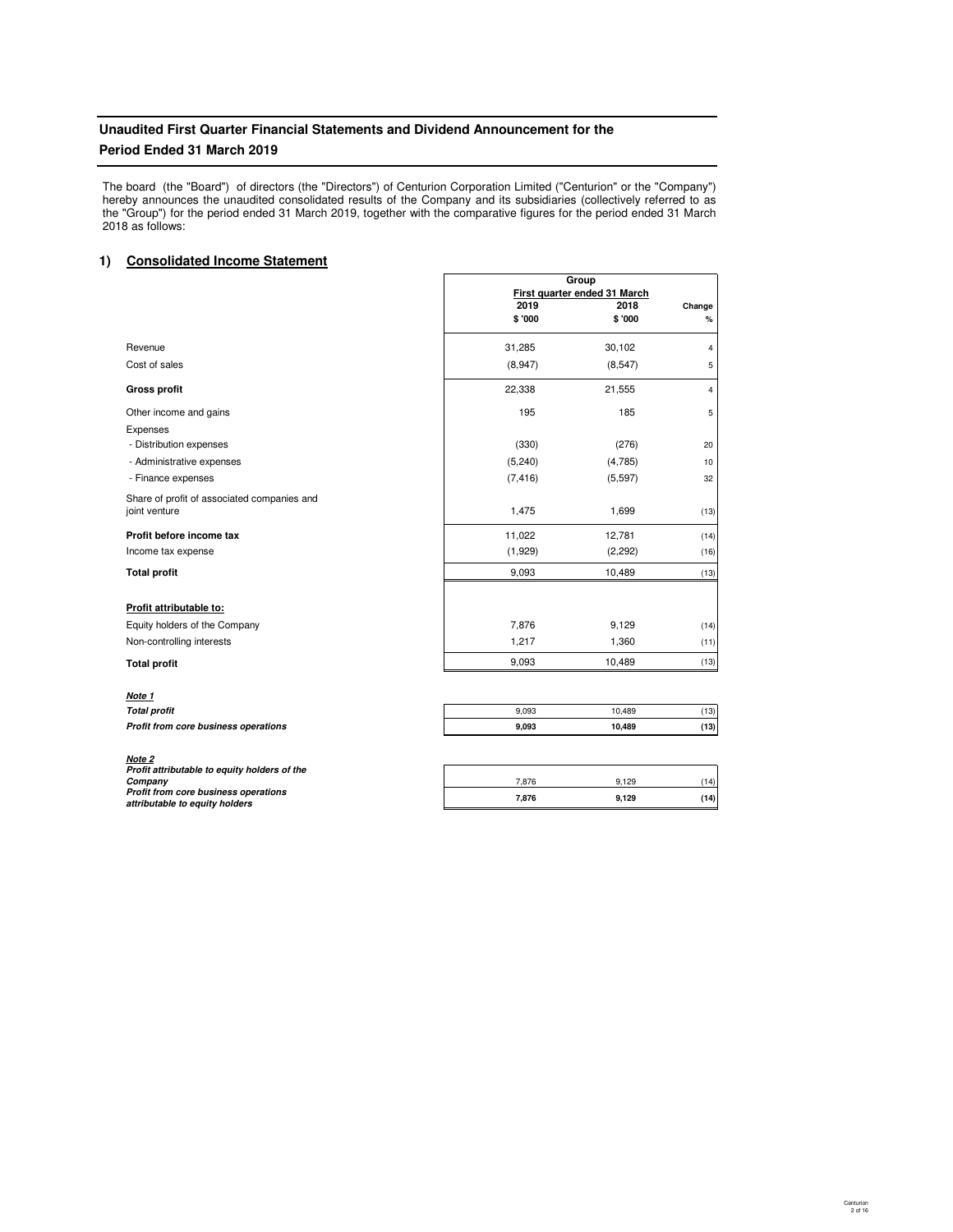## **2) Consolidated Statement of Comprehensive Income**

|                                                                                       | First quarter ended 31 March |        |        |
|---------------------------------------------------------------------------------------|------------------------------|--------|--------|
|                                                                                       | 2019                         | 2018   | Change |
|                                                                                       | \$'000                       | \$'000 | %      |
| Total profit                                                                          | 9,093                        | 10,489 | (13)   |
| Items that may be reclassified subsequently to profit or loss:                        |                              |        |        |
| Currency translation gains arising from<br>consolidation                              | 3,563                        | 2,170  | 64     |
| Share of other comprehensive gain/(loss) of<br>associated companies and joint venture | 27                           | (610)  | N/M    |
| Financial assets at fair value through other<br>comprehensive income ("FVOCI")        |                              |        |        |
| - Fair value gain/(loss)                                                              | 276                          | (170)  | N/M    |
| - Reclassification                                                                    | 150                          |        | N/M    |
| Other comprehensive income, net of tax                                                | 4,016                        | 1,390  | 189    |
| Total comprehensive income                                                            | 13,109                       | 11,879 | 10     |
| Total comprehensive income attributable to:                                           |                              |        |        |
| Equity holders of the Company                                                         | 11,886                       | 10,519 | 13     |
| Non-controlling interests                                                             | 1,223                        | 1,360  | (10)   |
| Total comprehensive income                                                            | 13,109                       | 11,879 | 10     |

N/M : Not meaningful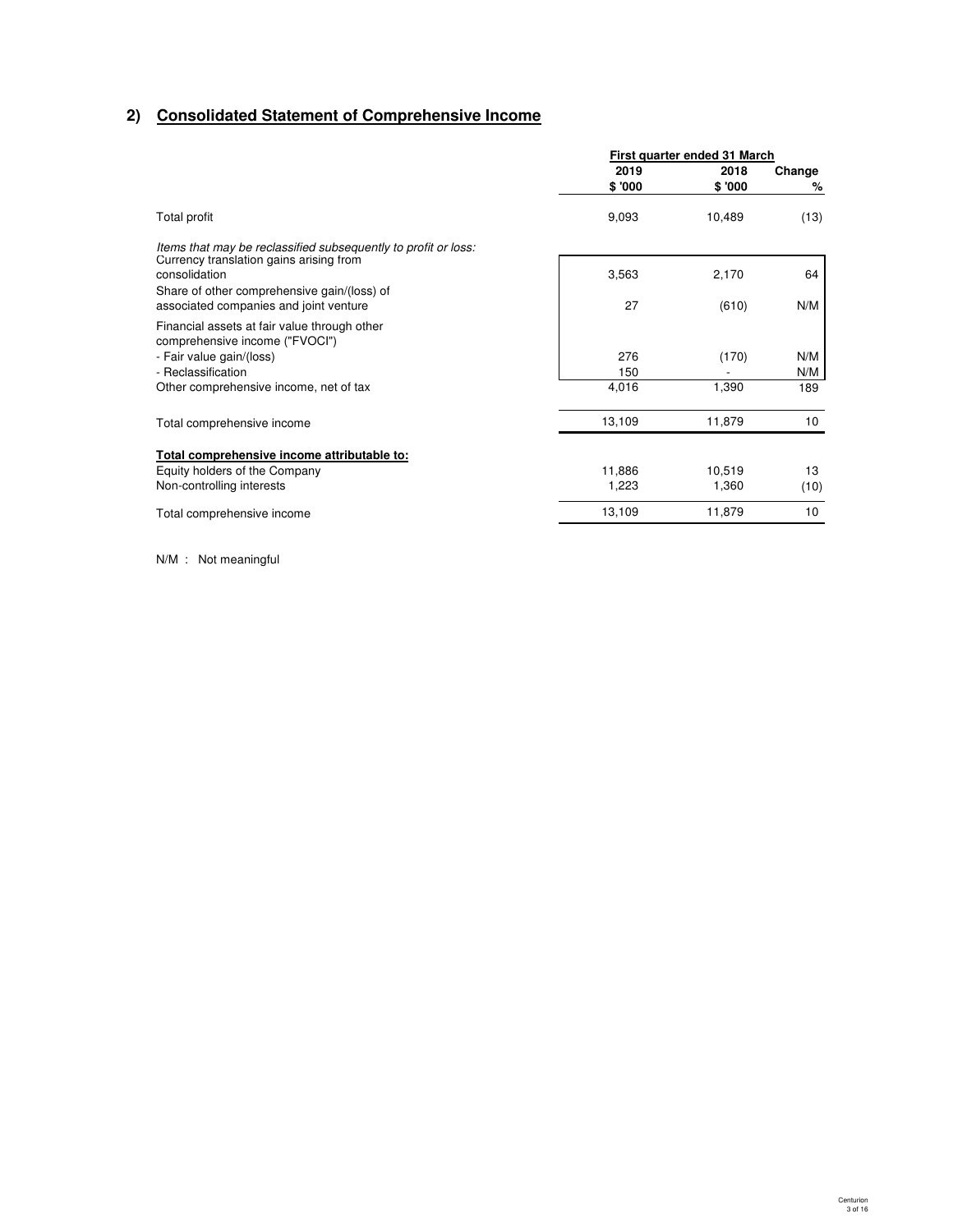## **3) Balance Sheets**

|                                                                      | Group                 |                        | Company               |                          |  |
|----------------------------------------------------------------------|-----------------------|------------------------|-----------------------|--------------------------|--|
|                                                                      | 31 Mar 2019<br>\$'000 | 31 Dec 2018<br>\$ '000 | 31 Mar 2019<br>\$'000 | 31 Dec 2018<br>\$'000    |  |
| <b>Current assets</b>                                                |                       |                        |                       |                          |  |
| Cash and bank balances                                               | 102,644               | 62,902                 | 67,447                | 34,081                   |  |
| Trade and other receivables                                          | 8.459                 | 11,972                 | 29,636                | 29,610                   |  |
| Inventories                                                          | 85                    | 88                     |                       |                          |  |
| Other assets<br>Financial assets, at fair value through              | 4,323                 | 4,120                  | 492                   | 325                      |  |
| other comprehensive income                                           | 9,577                 | 9,322                  | 9,577                 | 9,322                    |  |
| Assets held for sale                                                 | 5,644                 | 5,586                  | $\frac{1}{2}$         | $\overline{\phantom{a}}$ |  |
|                                                                      | 130,732               | 93,990                 | 107,152               | 73,338                   |  |
| <b>Non-current assets</b>                                            |                       |                        |                       |                          |  |
| Trade and other receivables                                          |                       |                        | 358,853               | 358,853                  |  |
| Other assets                                                         | 598                   | 598                    |                       |                          |  |
| Financial assets, at fair value through                              |                       |                        |                       |                          |  |
| profit or loss                                                       | 388                   | 383                    |                       |                          |  |
| Investments in associated companies<br>Investments in joint ventures | 117,478<br>4,467      | 116,699<br>4,604       | 1,298                 | 1,298                    |  |
| Investments in subsidiaries                                          |                       |                        | 16,703                | 16,703                   |  |
| Investment properties                                                | 1,136,771             | 1,097,191              |                       |                          |  |
| Property, plant & equipment                                          | 16.904                | 8,275                  | 701                   | 745                      |  |
|                                                                      | 1,276,606             | 1,227,750              | 377,555               | 377,599                  |  |
| <b>Total assets</b>                                                  | 1,407,338             | 1,321,740              | 484,707               | 450,937                  |  |
| <b>Current liabilities</b>                                           |                       |                        |                       |                          |  |
| Trade and other payables                                             | (39, 528)             | (41, 901)              | (18,016)              | (15, 366)                |  |
| Current income tax liabilities                                       | (8,803)               | (8,018)                | (907)                 | (895)                    |  |
| Borrowings                                                           | (80, 856)             | (42, 994)              | (38, 940)             | (2, 189)                 |  |
| Other liabilities<br>Lease liabilities                               | (2)<br>(3,884)        |                        |                       |                          |  |
|                                                                      | (133,073)             | (92, 913)              | (57, 863)             | (18, 450)                |  |
|                                                                      |                       |                        |                       |                          |  |
| <b>Non-current liabilities</b>                                       |                       |                        |                       |                          |  |
| Borrowings<br>Other liabilities                                      | (691, 315)            | (695, 403)             | (136, 187)            | (161, 462)               |  |
|                                                                      | (372)                 | (356)                  |                       |                          |  |
| Deferred income tax liabilities<br>Lease liabilities                 | (8, 172)<br>(36, 346) | (8, 117)               | (83)                  | (87)                     |  |
|                                                                      | (736,205)             | (703, 876)             | (136, 270)            | (161,549)                |  |
|                                                                      |                       |                        |                       |                          |  |
| <b>Total liabilities</b>                                             | (869, 278)            | (796, 789)             | (194, 133)            | (179, 999)               |  |
| <b>Net assets</b>                                                    | 538,060               | 524,951                | 290,574               | 270,938                  |  |
| <b>Equity</b>                                                        |                       |                        |                       |                          |  |
| Share capital                                                        | 142,242               | 142,242                | 253,553               | 253,553                  |  |
| Other reserves                                                       | (28, 728)             | (32, 536)              | (280)                 | (557)                    |  |
| Retained profits                                                     | 405,485               | 397,609                | 37,301                | 17,942                   |  |
|                                                                      | 518,999               | 507,315                | 290,574               | 270,938                  |  |
| Non-controlling interests                                            | 19,061                | 17,636                 |                       |                          |  |
| <b>Total equity</b>                                                  | 538,060               | 524,951                | 290,574               | 270,938                  |  |
| Gearing ratio*                                                       | 59%                   | 58%                    |                       |                          |  |
| Net gearing ratio**                                                  | 51%                   | 53%                    |                       |                          |  |

\* The gearing ratio is computed as borrowings divided by total capital. Total capital is calculated as borrowings plus net assets of the Group.

\*\* The net gearing ratio is computed as borrowings less cash and bank balances divided by total capital.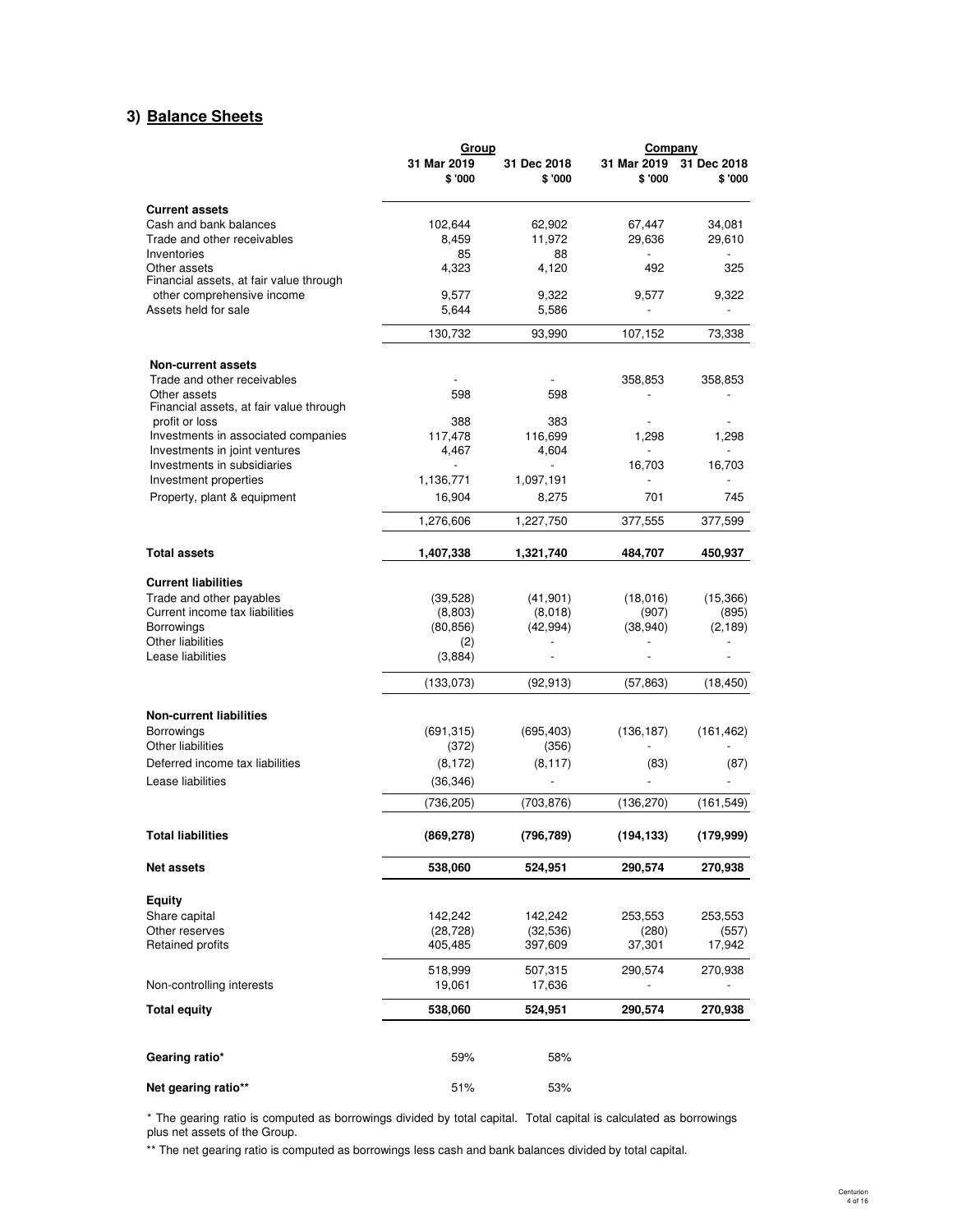# **4) Consolidated Statement of Cash Flows**

|                                                                               | First Quarter ended 31 March |                  |
|-------------------------------------------------------------------------------|------------------------------|------------------|
|                                                                               | 2019                         | 2018             |
| Total profit                                                                  | \$'000<br>9,093              | \$'000<br>10,489 |
| Adjustment for:                                                               |                              |                  |
| Income tax expense                                                            | 1,929                        | 2,292            |
| Depreciation and amortisation                                                 | 1,243                        | 771              |
| Allowance for impairment of trade and other receivables                       | 27                           | 9                |
| Net loss on disposal of property, plant and equipment                         | 8                            | 4                |
| Interest income                                                               | (323)                        | (241)            |
| Dividend income                                                               |                              | (27)             |
| Finance expenses<br>Share of profit of associated companies and joint venture | 7,416<br>(1, 475)            | 5,597<br>(1,699) |
| Unrealised currency translation differences                                   | 25                           | (211)            |
| Reclassification adjustment from fair value reserve to profit or loss         | 150                          |                  |
| Operating cash flow before working capital changes                            | 18,093                       | 16,984           |
| Change in working capital                                                     |                              |                  |
| Inventories                                                                   | 3                            | (34)             |
| Trade and other receivables                                                   | 3,436                        | 4,486            |
| Other assets                                                                  | (135)                        | (240)            |
| Trade and other payables                                                      | (3, 101)                     | (3,939)          |
| Cash generated from operations                                                | 18,296                       | 17,257           |
| Income tax paid                                                               | (1, 143)                     | (1, 369)         |
| Net cash provided by operating activities                                     | 17,153                       | 15,888           |
| Cash flows from investing activities                                          |                              |                  |
| Proceeds from disposal of property, plant and equipment                       | 2                            | 3                |
| Additions to investment properties                                            | (2,506)                      | (9,589)          |
| Purchases of property, plant and equipment                                    | (315)<br>323                 | (94)<br>241      |
| Interest received<br>Dividends received                                       |                              | 27               |
| Dividends received from an associated company                                 | 861                          | 861              |
| Other deposits refunded                                                       |                              | 1,335            |
| Net cash used in investing activities                                         | (1,635)                      | (7, 216)         |
| Cash flows from financing activities                                          |                              |                  |
| Proceeds from borrowings                                                      | 42,222                       | 11,239           |
| Repayment of borrowings                                                       | (10, 474)                    | (8,977)          |
| Interest paid on borrowings<br>Cash provided by non-controlling interests     | (5,596)<br>300               | (5,772)          |
| Repayment of loan from associated companies                                   | (861)                        | (861)            |
| Interest paid on lease liabilities                                            | (347)                        |                  |
| Repayment of principal portion of lease liabilities                           | (894)                        |                  |
| Net cash provided by/(used in) financing activities                           | 24,350                       | (4, 371)         |
| Net increase in cash and cash equivalents held                                | 39,868                       | 4,301            |
| Cash and cash equivalents at beginning of the period                          | 61,358                       | 73,191           |
| Effects of currency translation on cash and cash equivalents                  | (149)                        | 22               |
| Cash and cash equivalents at end of the period                                | 101,077                      | 77,514           |
| * The consolidated cash and cash equivalents comprise the following:          |                              |                  |
| Cash and bank balances                                                        | 102,644                      | 80,126           |
| Restricted cash and short-term bank deposits charged as security to bank      | (1, 567)                     | (2,612)          |
|                                                                               | 101,077                      | 77,514           |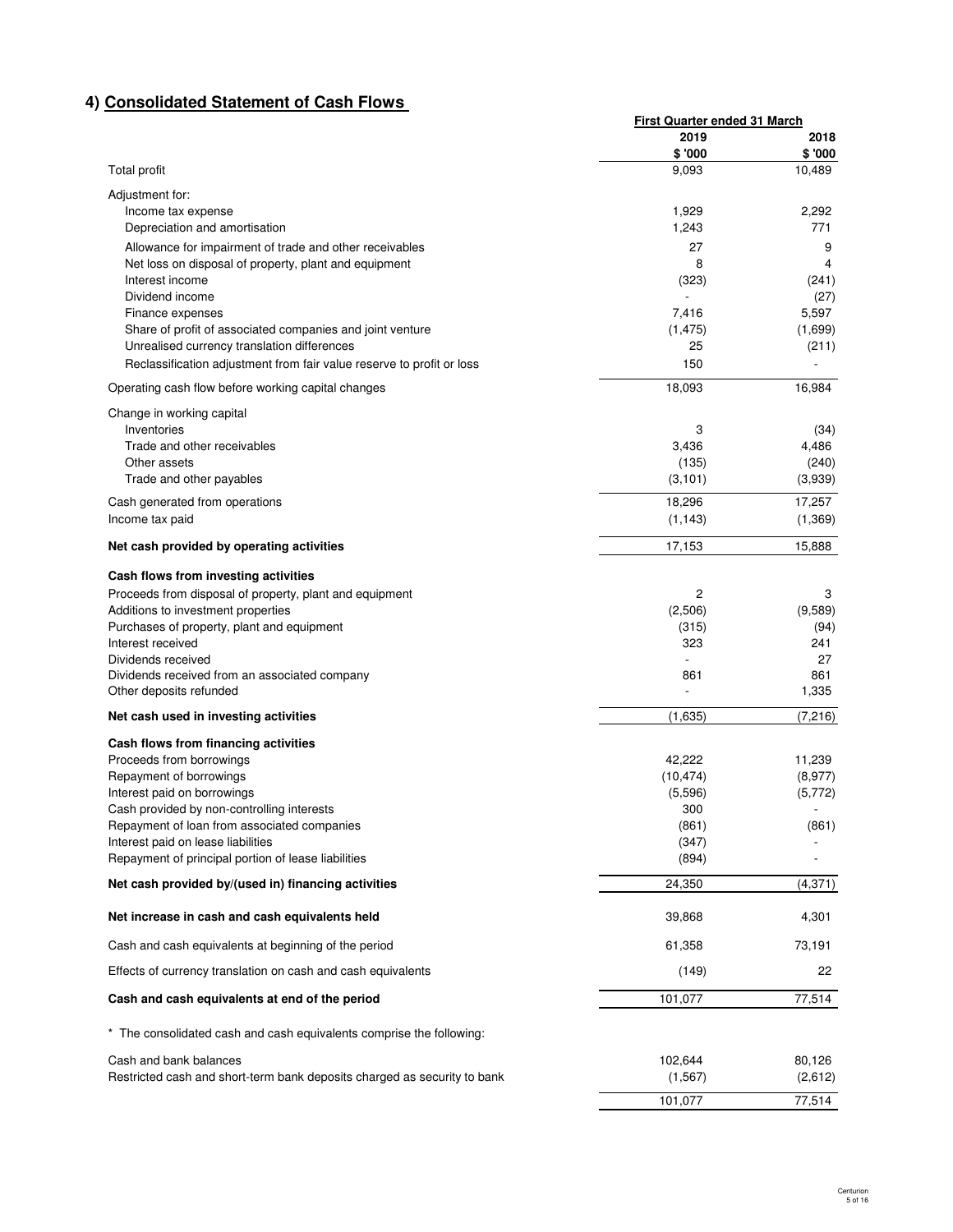# **5) Consolidated Statement of Changes in Equity**

#### $\leftarrow$ **Attributable to equity holders of the Company**

 $\longrightarrow$ 

| <b>GROUP</b><br>2019                                                                               | Share<br>Capital<br>\$'000 | Treasurv<br><b>Shares</b><br>\$'000 | Other<br><b>Reserves</b><br>\$'000 | Retained<br><b>Profits</b><br>\$'000 | \$'000  | Total Non-controlling<br><b>Interests</b><br>\$'000 | Total<br>Equity<br>\$'000 |
|----------------------------------------------------------------------------------------------------|----------------------------|-------------------------------------|------------------------------------|--------------------------------------|---------|-----------------------------------------------------|---------------------------|
| Balance as at 1 Jan 2019                                                                           | 142.242                    | ٠                                   | (32, 536)                          | 397.609                              | 507.315 | 17,636                                              | 524,951                   |
| Adjustment on acquisition of additional<br>shares in a subsidiary from non-controlling<br>interest | ۰                          | $\overline{\phantom{a}}$            | (202)                              |                                      | (202)   | 202                                                 |                           |
| Profit for the period                                                                              | ۰                          |                                     |                                    | 7.876                                | 7,876   | 1.217                                               | 9,093                     |
| Other comprehensive income for the period                                                          |                            | ٠                                   | 4.010                              | $\overline{\phantom{a}}$             | 4.010   | 6                                                   | 4.016                     |
| Balance as at 31 Mar 2019                                                                          | 142.242                    | -                                   | (28, 728)                          | 405.485                              | 518.999 | 19.061                                              | 538.060                   |

| <b>GROUP</b><br>2018                      | Share<br>Capital<br>\$'000 | Treasury<br><b>Shares</b><br>\$'000 | Other<br><b>Reserves</b><br>\$'000 | Retained<br><b>Profits</b><br>\$'000 | \$'000  | <b>Total Non-controlling</b><br><b>Interests</b><br>\$'000 | Total<br>Equity<br>\$'000 |
|-------------------------------------------|----------------------------|-------------------------------------|------------------------------------|--------------------------------------|---------|------------------------------------------------------------|---------------------------|
| Balance as at 1 Jan 2018                  | 142.242                    |                                     | (18, 617)                          | 339.302                              | 462.927 | 12.806                                                     | 475.733                   |
| Profit for the period                     |                            |                                     |                                    | 9.129                                | 9.129   | .360                                                       | 10,489                    |
| Other comprehensive profit for the period |                            |                                     | .390                               |                                      | 390. ا  |                                                            | 1.390                     |
| Balance as at 31 Mar 2018                 | 142.242                    |                                     | (17.227)                           | 348.431                              | 473.446 | 14,166                                                     | 487.612                   |

| <b>COMPANY</b><br>2019                    | Share<br>Capital<br>\$'000 | Treasurv<br><b>Shares</b><br>\$'000 | Other<br>Reserves<br>\$'000 | Retained<br><b>Profits</b><br>\$'000 | Total<br>\$'000 |
|-------------------------------------------|----------------------------|-------------------------------------|-----------------------------|--------------------------------------|-----------------|
| Balance as at 1 Jan 2019                  | 253,553                    | ۰                                   | (556)                       | 17.941                               | 270,938         |
| Profit for the period                     | ٠                          | $\overline{\phantom{a}}$            |                             | 19.360                               | 19,360          |
| Other comprehensive income for the period | ۰                          | ۰                                   | 276                         | ۰                                    | 276             |
| Balance as at 31 Mar 2019                 | 253,553                    |                                     | (280)                       | 37.301                               | 290,574         |
| <b>COMPANY</b>                            | Share<br>Capital           | Treasury<br><b>Shares</b>           | Other<br>Reserves           | Retained<br><b>Profits</b>           | Total           |

| vavnar<br>\$'000 | JIIGIC3<br>\$'000        | 116961 169<br>\$'000 | гічнэ<br>\$'000 | ινιαι<br>\$'000 |
|------------------|--------------------------|----------------------|-----------------|-----------------|
| 253.553          | ٠                        | 64                   | 20.152          | 273,769         |
| ۰.               | $\overline{\phantom{a}}$ | ٠                    | (1.882)         | (1,882)         |
| ٠                | ٠                        | (170)                |                 | (170)           |
| 253,553          | $\blacksquare$           | (106)                | 18.270          | 271,717         |
|                  |                          |                      |                 |                 |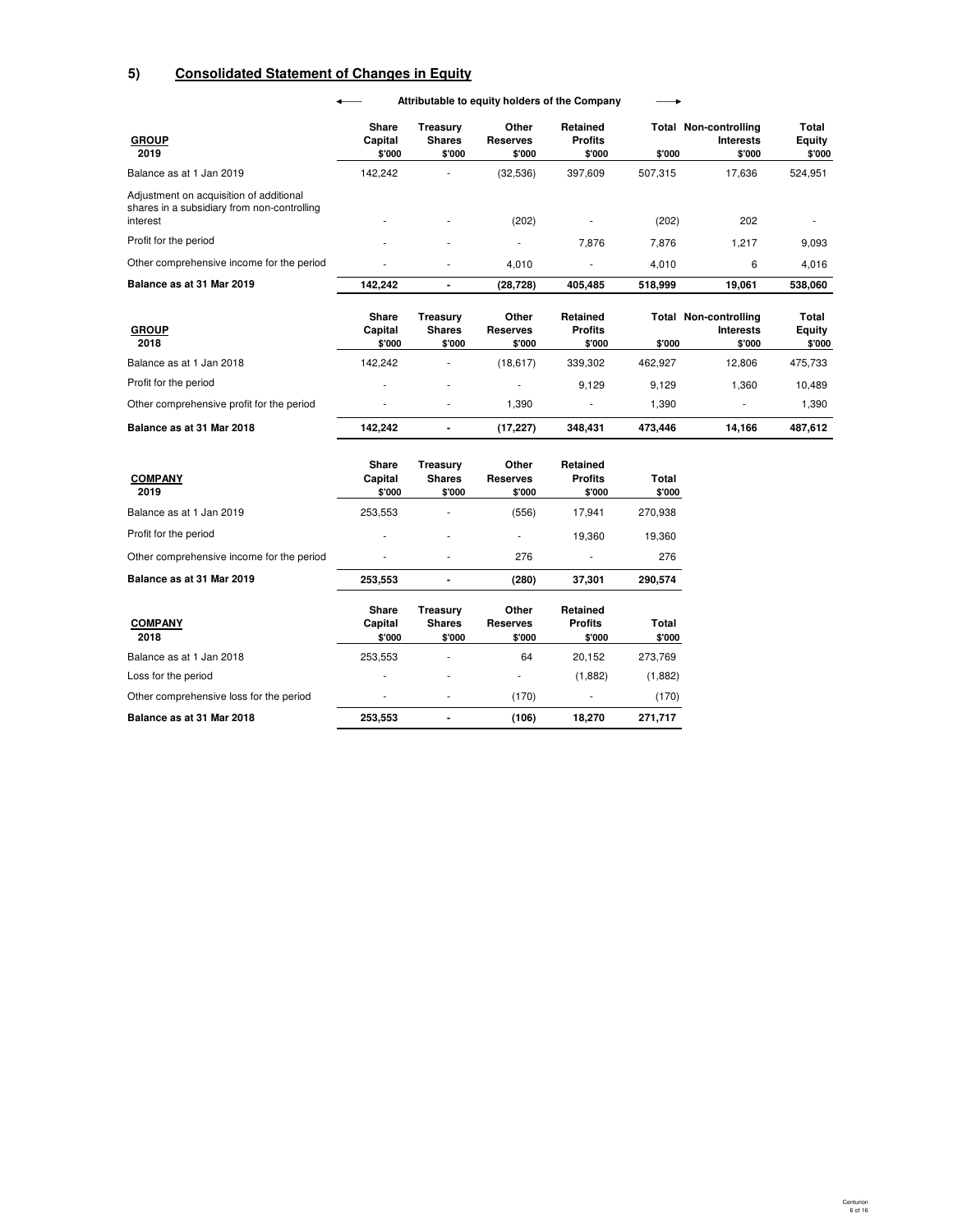## **6) NOTES TO THE UNAUDITED FIRST QUARTER CONSOLIDATED FINANCIAL STATEMENTS** FOR THE PERIOD ENDED 31 MARCH 2019

## **a) General information**

Centurion is incorporated and domiciled in Singapore and is dual listed on both the Main Board of the Singapore Exchange Securities Trading Limited ("SGX-ST") and The Stock Exchange of Hong Kong Limited (the "SEHK"). The address of its registered office is 45 Ubi Road 1, #05-01, Singapore 408696.

The principal activities of the Company include investment holding and provision of management services.

The financial statements are presented in thousands of Singapore Dollars (S\$'000) unless otherwise stated.

#### **b) Whether the same accounting policies and methods of computation as in the issuer's most recently audited annual financial statements have been applied.**

The financial statements of the Company and the Group have been prepared in accordance with the Singapore Financial Reporting Standards (International) ("SFRS(I)") and International Financial Reporting Standards ("IFRS") under the historical cost convention.

For the purpose of SFRS(I), financial statements that have been prepared in accordance and complied with IFRS are deemed to have also complied with SFRS(I). SFRS(I) comprise standards and interpretations that are equivalent to IFRS. All references to SFRS(I) and IFRS are referred to collectively as "IFRS" in these financial statements, unless specified otherwise.

The financial statements have been prepared in accordance with the same accounting policies and methods of computation adopted in the audited financial statement of the previous financial year, except where new or amended IFRS or SFRS(I) and Interpretation to FRS ("INT FRS") became effective from this financial year.

#### **c) If there are any changes in the accounting policies and methods of computation, including any required by an accounting standard, what has changed, as well as the reaons for, and the effect of, the change.**

The Group has adopted the following new accounting standards, amendment and interpretation to existing standards which are mandatory for accounting periods beginning on or after 1 January 2019.

### International Financial Reporting Standard 16 - Leases ("IFRS 16")

The Group has applied IFRS 16 from the mandatory adoption date of 1 January 2019. The Group applied the simplified transition approach and has not restated comparative amounts for the year prior to first adoption. Right-of-use assets will be measured at the amount of the lease liability on adoption (adjusted for any prepaid or accrued lease expenses).

As at 1 January 2019, the Group recognised its existing operating lease arrangements as right-of-use assets (under investment properties and property, plant and equipment) with corresponding lease liabilities and the effects are as shown below:

| <b>Balance Sheet</b>           | Higher/(Lower) |
|--------------------------------|----------------|
|                                | Group          |
| As at 1 January 2019           | <b>S\$'000</b> |
| <b>Assets</b>                  |                |
| Property, plant and equipment  | 9,550          |
| Investment properties          | 31,789         |
|                                | 41,339         |
| Liabilities                    |                |
| Lease liabilities - Current    | 4.125          |
| Lease liabilities - Non-curent | 37,214         |
|                                | 41.339         |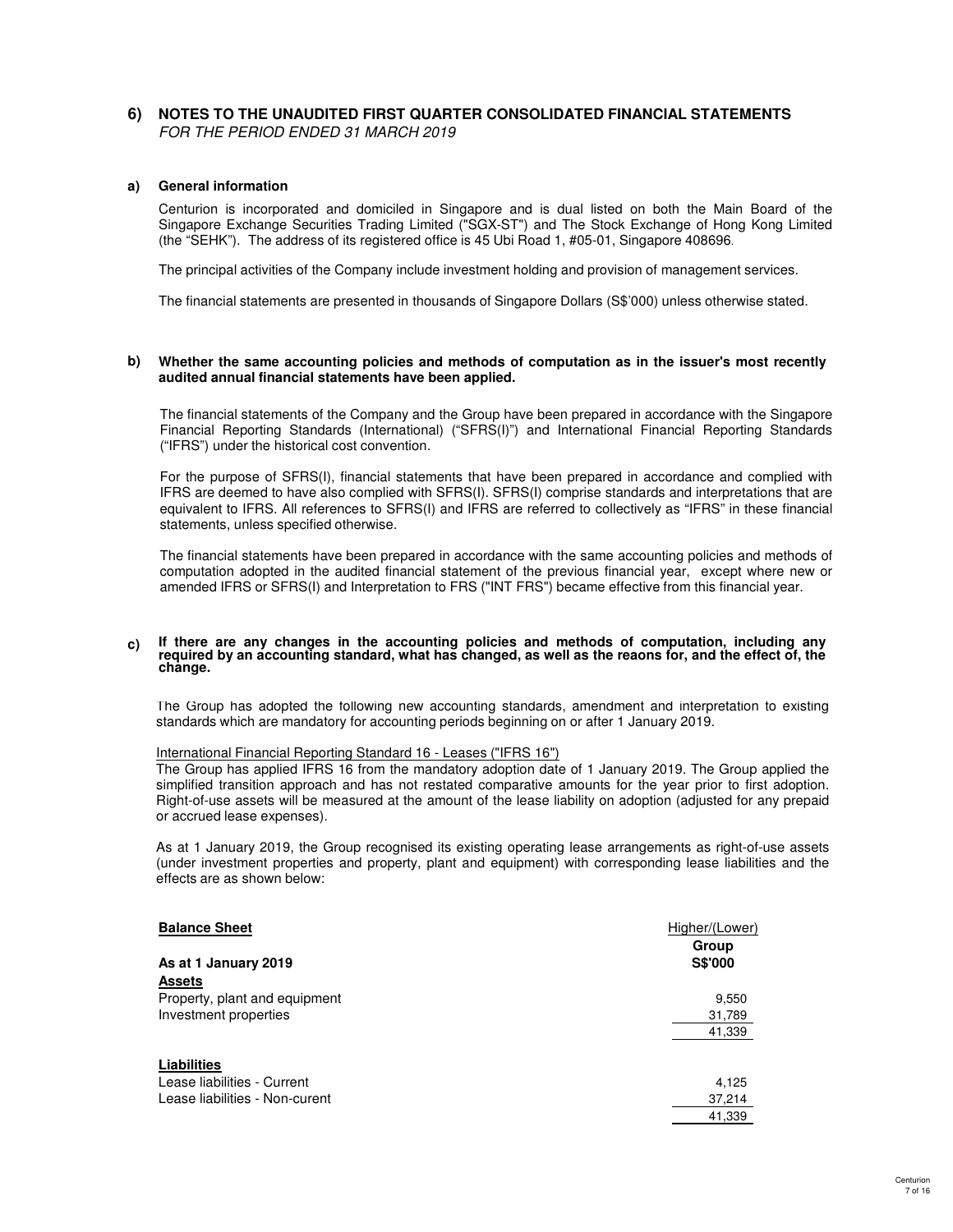# **c) Other income and gains**

| Other income and gains                                            |         | Group                        |        |  |  |
|-------------------------------------------------------------------|---------|------------------------------|--------|--|--|
|                                                                   |         | First quarter ended 31 March |        |  |  |
|                                                                   | 2019    | 2018                         | Change |  |  |
|                                                                   | \$ '000 | \$ '000                      | %      |  |  |
| Rental income                                                     |         | 2                            | (100)  |  |  |
| Interest income                                                   | 323     | 241                          | 34     |  |  |
| Dividend income                                                   |         | 27                           | N/M    |  |  |
| Currency exchange loss - net                                      | (41)    | (174)                        | (76)   |  |  |
| Net loss on disposal of plant and equipment                       | (8)     | (4)                          | 100    |  |  |
| Government grants                                                 | 54      | 89                           | (39)   |  |  |
| Financial assets at fair value through other comprehensive income |         |                              |        |  |  |
| - reclassification from other comprehensive income on disposal    | (150)   |                              | N/M    |  |  |
| Others                                                            |         | 4                            | 325    |  |  |

(111) (195 185 5

**2019 2018 Change**

**Group First quarter ended 31 March**

2,226 1,964 (12)

2,292 1,929 (16)

**Group Group**

**\$ '000 \$ '000 %**

## **d) Income tax expense**

| Tax expense attributable to the profit is made up of: |  |
|-------------------------------------------------------|--|

- Profit for the financial period Current income tax 1,982 2,239 (11) Deferred income tax (13) 38
- (Over)/under provision in prior financial periods Current income tax and the set of the set of the set of the set of the set of the set of the SN/M (72) and  $\sim$  8 (72) and 8 (72) and 8 (72) and 8 (72) and 8 (72) and 8 (72) and 9 (72) and 9 (72) and 9 (72) and 9 (72) and Deferred income tax  $\frac{37}{1,929} = \frac{58}{2,292} = \frac{(36)}{(16)}$

## **e) Other information on Income Statement**

|                                                                                             |                | First quarter ended 31 March |     |  |
|---------------------------------------------------------------------------------------------|----------------|------------------------------|-----|--|
|                                                                                             | 2019<br>\$'000 | 2018 Change<br>\$'000        |     |  |
| Depreciation and amortisation<br>Allowance for impairment of trade and other<br>receivables | 1.243          | 771                          | 61  |  |
|                                                                                             | 27             |                              | 200 |  |

N/M : Not meaningful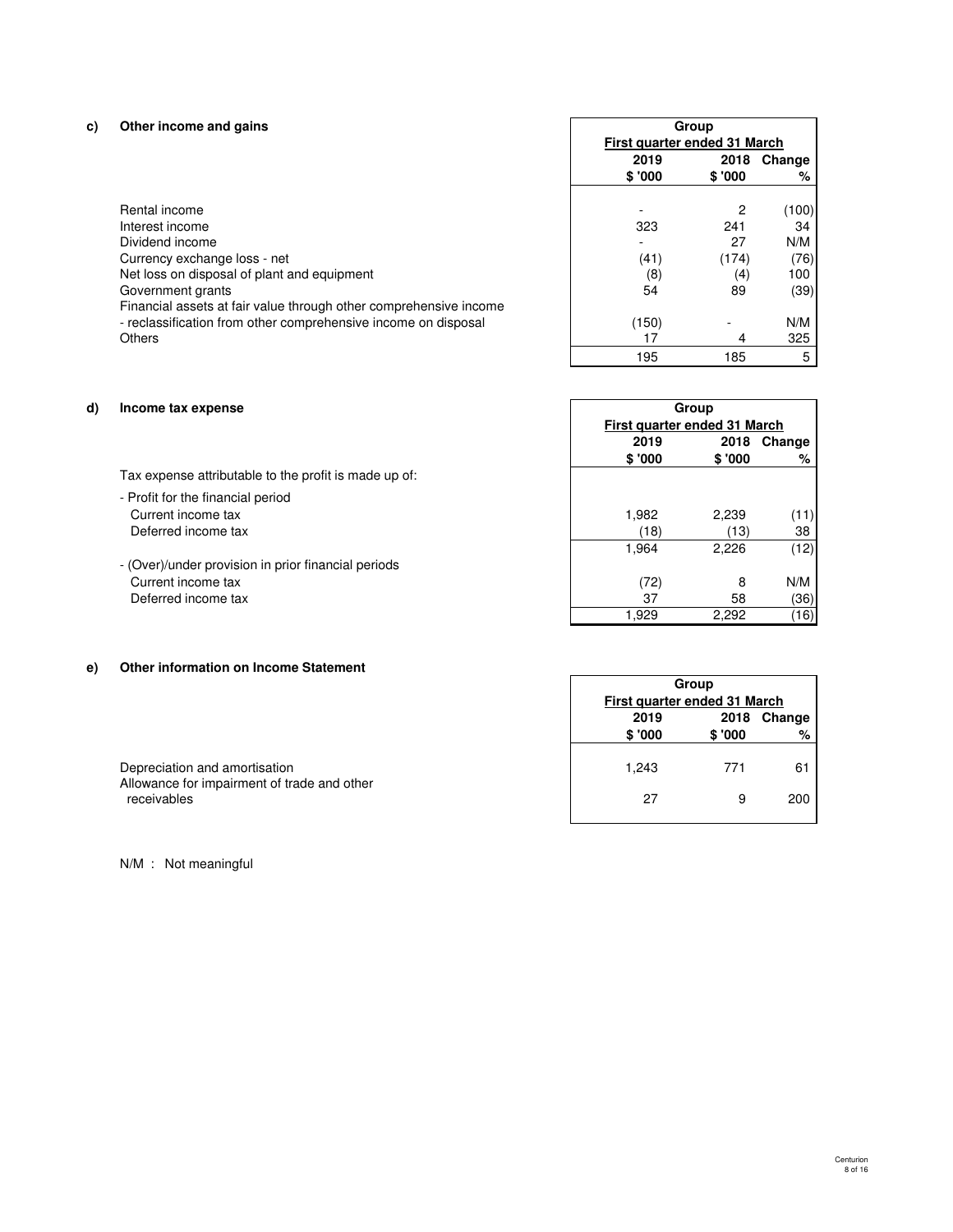#### **f) Group's borrowings**

**(i) Amount repayable in one year or less, or on demand**

|                      | Group                 |                       |
|----------------------|-----------------------|-----------------------|
|                      | 31 Mar 2019<br>\$'000 | 31 Dec 2018<br>\$'000 |
| Secured<br>Unsecured | 43,166<br>37,690      | 42,055<br>939         |
| Sub Total            | 80,856                | 42,994                |

**(ii) Amount repayable after one year**

|                         | uroup       |             |
|-------------------------|-------------|-------------|
|                         | 31 Mar 2019 | 31 Dec 2018 |
|                         | \$'000      | \$'000      |
|                         |             |             |
| Secured                 | 582,742     | 560,984     |
|                         | 108,573     | 134,419     |
|                         | 691,315     | 695,403     |
|                         | 772,171     | 738,397     |
| <b>Total borrowings</b> |             |             |

### **(iii) Details of any collateral**

The Group's secured borrowings include bank borrowings and lease liabilities. The borrowings are secured by fixed charges over certain bank deposits and investment properties of the subsidiaries.

### **g) Share capital and treasury shares**

| Share capital                         | Group and<br>Company<br>No. of shares<br>issued | Group<br>Share capital<br>\$'000 | Company<br>Share capital<br>\$ '000 |
|---------------------------------------|-------------------------------------------------|----------------------------------|-------------------------------------|
| Beginning and end of financial period | 840,778,624                                     | 142.242                          | 253,553                             |

| Company     |             |  |  |
|-------------|-------------|--|--|
| 31 Mar 2019 | 31 Dec 2018 |  |  |
|             |             |  |  |
| 840.778.624 | 840.778.624 |  |  |

**Group**

Total number of issued shares excluding treasury shares

All issued ordinary shares are fully paid. There is no par value for these ordinary shares.

#### **Share options, warrants and convertibles**

As at 31 March 2019 and 31 March 2018, the Company did not have any employee share option scheme and has no outstanding options, warrants or convertibles.

## **Treasury shares and subsidiary holdings**

|                                                                                                                                         | Company                  |             |
|-----------------------------------------------------------------------------------------------------------------------------------------|--------------------------|-------------|
|                                                                                                                                         | As at                    | As at       |
|                                                                                                                                         | 31 Mar 2019              | 31 Mar 2018 |
| Number of shares held as treasury shares                                                                                                |                          |             |
| Number of subsidiary holdings                                                                                                           | $\overline{\phantom{a}}$ |             |
| Percentage of the aggregate number of treasury shares and<br>subsidiary holdings held against the total number of shares<br>outstanding | 0%                       | 0%          |

There were no sales, transfers, cancellation and/or use of treasury shares and subsidiary holdings as at the end of the current financial period reported on.

#### **h) Purchase, sales or redemption of the Company's listed securities and cancellation of treasury shares**

There was no purchase, sales or redemption of the Company's listed securities and cancellation of treasury shares during the period ended 31 March 2019.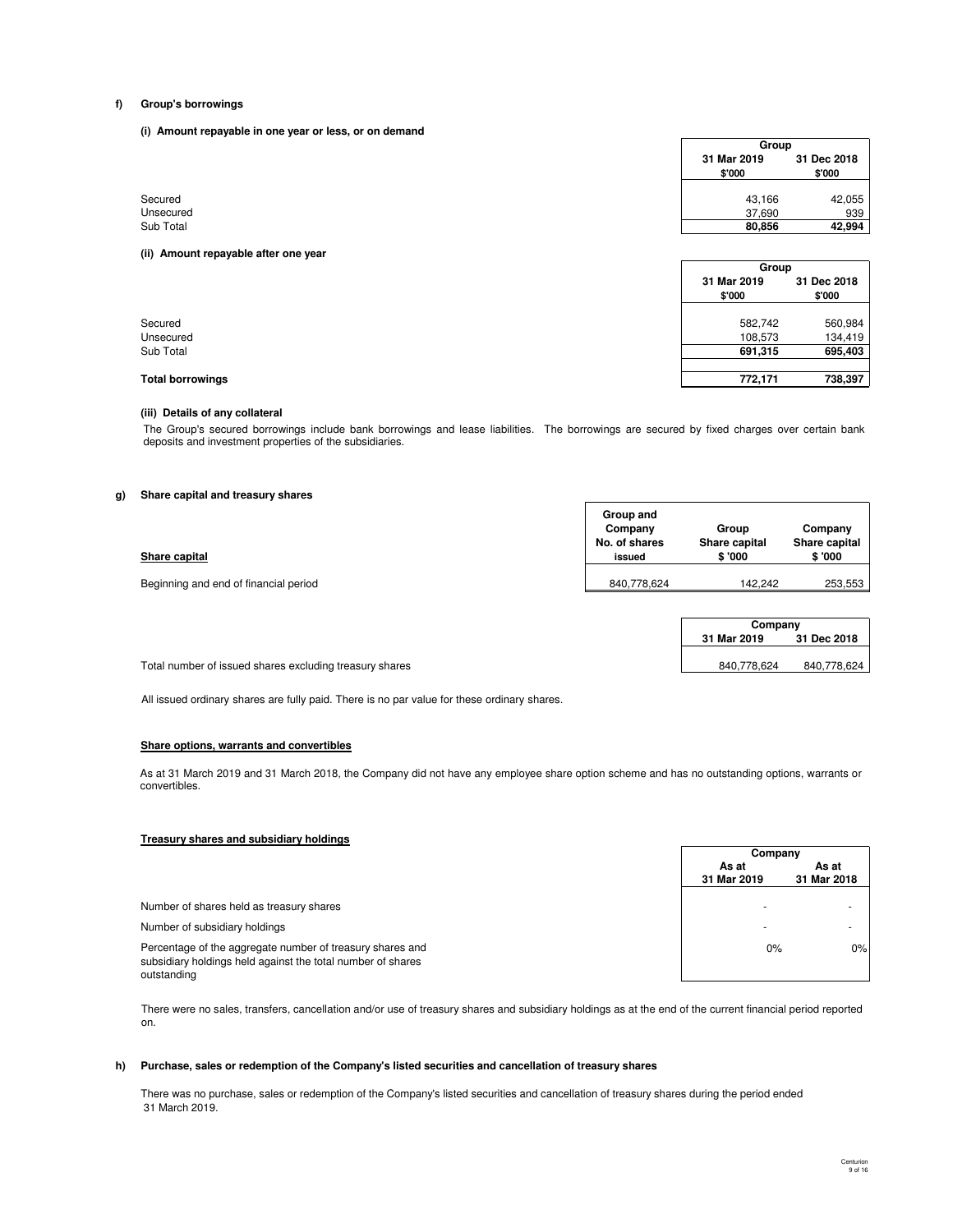## **7. (a) Earnings per share**

|                                                                                               | Group                        |         |
|-----------------------------------------------------------------------------------------------|------------------------------|---------|
|                                                                                               | First Quarter ended 31 March |         |
|                                                                                               | 2019                         | 2018    |
| Net profit attributable to equity holders of the                                              |                              |         |
| Company (S\$'000)                                                                             | 7,876                        | 9,129   |
| Weighted average number of ordinary shares<br>outstanding for basic earnings per share ('000) | 840,779                      | 840,779 |
| Earnings per ordinary share:                                                                  |                              |         |
| (i) Basic earnings per share (cents)                                                          | 0.94                         | 1.09    |
| (ii) Diluted earnings per share (cents)                                                       | 0.94                         | 1.09    |

#### **(b) Net asset value**

|                                                        | Group       |             | Companv     |             |
|--------------------------------------------------------|-------------|-------------|-------------|-------------|
|                                                        | 31 Mar 2019 | 31 Dec 2018 | 31 Mar 2019 | 31 Dec 2018 |
| Net asset value per ordinary share based on existing   |             |             |             |             |
| issued share capital (excluding treasury shares) as at |             |             |             |             |
| the end of the period reported on                      | 61.73 cents | 60.34 cents | 34.56 cents | 32.22 cents |

#### <u>Note:</u>

The Group's and Company's net asset value per ordinary share is calculated based on the Company's total number of existing issued share capital excluding treasury shares of 840,778,624 (31 December 2018: 840,778,624) ordinary shares.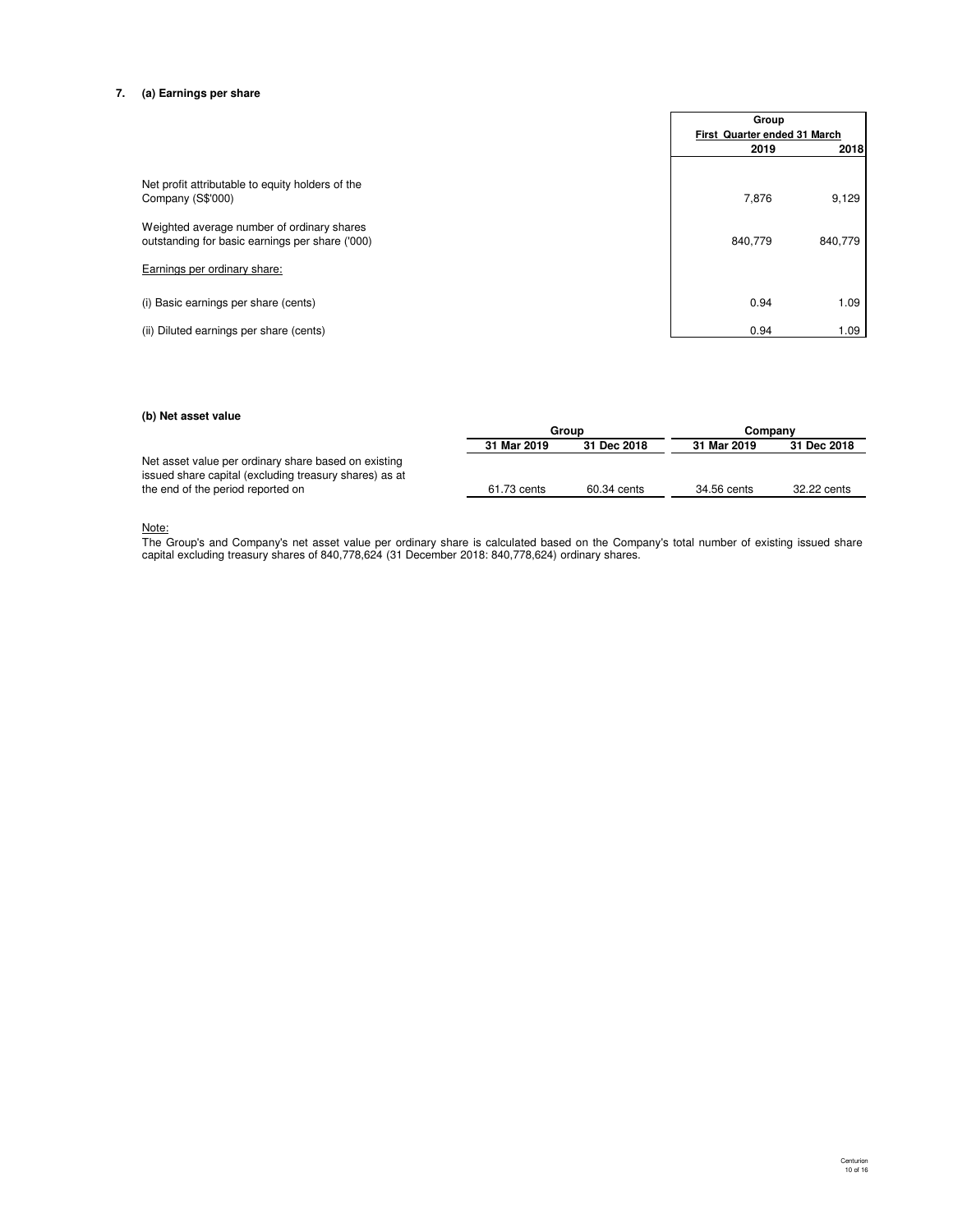#### **8. Group Performance Review**

**A review of the performance of the group, to the extent necessary for a reasonable understanding of the group's business. It must include a discussion of the following:**

**(a) any significant factors that affected the turnover, costs, and earnings of the group for the current financial period reported on, including (where applicable) seasonal or cyclical factors; and**

**(b) any material factors that affected the cash flow, working capital, assets or liabilities of the group during the current financial period reported on.**

#### **(a) First quarter review - 1Q 2019 vs 1Q 2018**

The Group's revenue increased by 4% or S\$1.2 million to S\$31.3 million for the quarter ended 31 March 2019 ("1Q 2019"), from S\$30.1 million in the quarter ended 31 March 2018 ("1Q 2018").

The higher revenue was mainly attributable to revenue contribution from dwell Princess Street in the United Kingdom ("UK"), which was acquired towards the second half of FY2018 and rental rate increase from the Group's UK assets. Occupancy and rents for Centurion's existing portfolio of workers and student accommodation assets have continued to remain stable.

During 1Q 2019, the Group added three new operating assets into its portfolio through its development pipeline. The assets include student properties namely dwell East End Adelaide in Australia and dwell Dongdaemun in South Korea as well as a workers accommodation property, Westlite Bukit Minyak in Penang, Malaysia.

dwell East End Adelaide and dwell Dongdaemun started operations in 1Q 2019, while Westlite Bukit Minyak will be ready for occupancy in 2Q 2019, following fitting works carried out on the property. Occupancy for these assets is expected to be ramped up to a healthy level over the next 9 to 12 months. The start-up costs incurred for these properties have resulted in an increase in cost of sales in 1Q 2019 without the associated increase in revenue. Certain rental expenses were reclassified to finance expenses after the IFRS 16 Leases ("IFRS 16") standard came into effect in January 2019; excluding the reclassification, cost of sales would have been higher by S\$0.7 million.

The Group's gross profit increased by 4% year-on-year, from S\$21.6 million in 1Q 2018 to S\$22.3 million in 1Q 2019, mainly due to higher revenue and adoption of IFRS 16 Leases which have offset the increased cost of sales associated with the new operational assets. In line with the Group's expanded business operations, administrative expenses increased by S\$0.5 million as compared to 1Q 2018.

Finance expenses increased by S\$1.8 million, mainly due to new borrowings to fund the Group's expansion with the three new operating assets as well as the Asset Enhancement Programme ("AEP") to increase 160 new beds for Centurion's student property, RMIT Village in Melbourne, Australia. Finance expenses increased were also due to higher interest rates compared to the previous corresponding period, and the implementation of the IFRS 16 which resulted in S\$0.3 million finance expenses from lease liabilities.

Share of profit of associated companies and joint venture was S\$0.2 million lower, largely due to lower contribution from the Centurion US Student Housing Fund (the "US Fund").

For 1Q 2019, net profit after tax derived from the Group's operations was S\$9.1 million, which was S\$1.4 million lower compared to 1Q 2018. This was substantially due to the start-up costs incurred for the new properties as well as higher interest expense on additional borrowings to fund the Group's expansion.

#### **(b) Review of Group Balance Sheet**

#### **Assets**

Cash and bank balances increased by S\$39.7 million to S\$102.6 million, largely due to net cash provided by operating activities of S\$17.2 million as well as proceeds from borrowings. The Group had set aside S\$36.25 million for the redemption of the balance of the Multicurrency<br>Medium Term Notes ("MTN") Series 3 Notes, which was completed on 12 April 2019. Pl statements.

Trade and other receivables reduced by S\$3.5 million mainly due to collections during1Q 2019.

IFRS 16 requires a lessee to recognise assets and liabilities for leases with a term of more than 12 months. A lessee is required to recognise a right-of-use asset representing its right to use the underlying leased asset and a lease liability representing its obligation to make lease payments. As a result of the new IFRS 16, the investment properties has increased by S\$31.8 million and property, plant and equipment has increased by S\$9.0 million as at 31 March 2019. Correspondingly, the total lease liabilities balance of S\$40.2 million was recorded as at 31 March 2019.

#### **Borrowings & Gearing**

As at 31 March 2019, the Group had net current liabilities of S\$2.3 million mainly due to the reclassification of the notes payable of S\$36.25 million, which has been matured on 12 April 2019, from long term borrowings to short term borrowings. The Group currently has sufficient<br>cash resources and banking facilities available to meet its current liabilities. The on 12 April 2019.

As at 31 March 2019, the Group's net gearing ratio was 51%, as compared to 53% as at 31 December 2018. The Group's developmental and acquired operating assets are primarily funded through bank debt. The Group finances its long term assets with long term bank debt with principal repayments. The current bank debt has an average remaining maturity profile of 8 years. The reduction in net gearing ratio is mainly due to bank repayments and an increase in equity as a result of the operating profits and increase in reserves in 1Q 2019.

The Group's balance sheet remains healthy with S\$102.6 million in cash and bank balances as at 31 March 2019.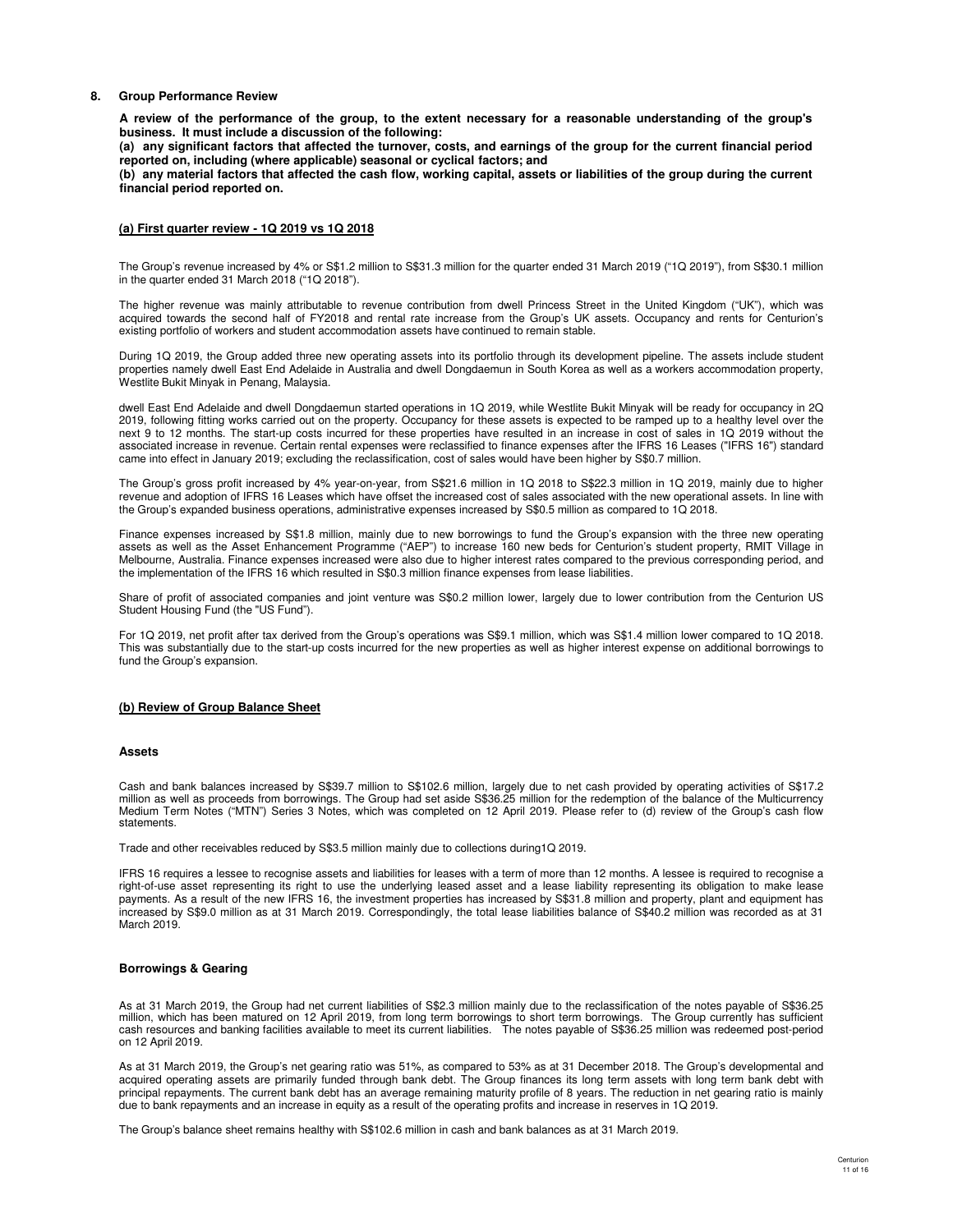## **(c) Review of Company Balance Sheet**

Borrowings increased S\$11.5 million due to the additional subscription of S\$11.25 million on the MTN Series 4 Notes. This proceeds were subsequently used as part of the funds to fully redeem S\$36.25 million of the MTN Series 3 Notes in April 2019.

### **(d) Review of Statement of Cash Flows**

In 1Q 2019, the Group generated a positive cash flow of S\$17.2 million from operating activities.

During the quarter, net cash used in investing activities amounted to S\$1.6 million. This was mainly due to the development of RMIT Village in Australia, which was offset with dividends received from an associated company.

The Group recorded net cash of S\$24.4 million from financing activities. This was mainly due to bank financing as well as the additional subscription of S\$11.25 million from the MTN Series 4 Notes, which was offset by the repayment of borrowings and interest paid during the period.

As a result of the above activities, the Group recorded an increase in cash and cash equivalents of S\$39.9 million in 1Q 2019.

#### **9. Where a forecast, or a prospect statement, has been previously disclosed to shareholders, any variance between it and the actual results.**

No forecast or prospect statement was previously disclosed to shareholders.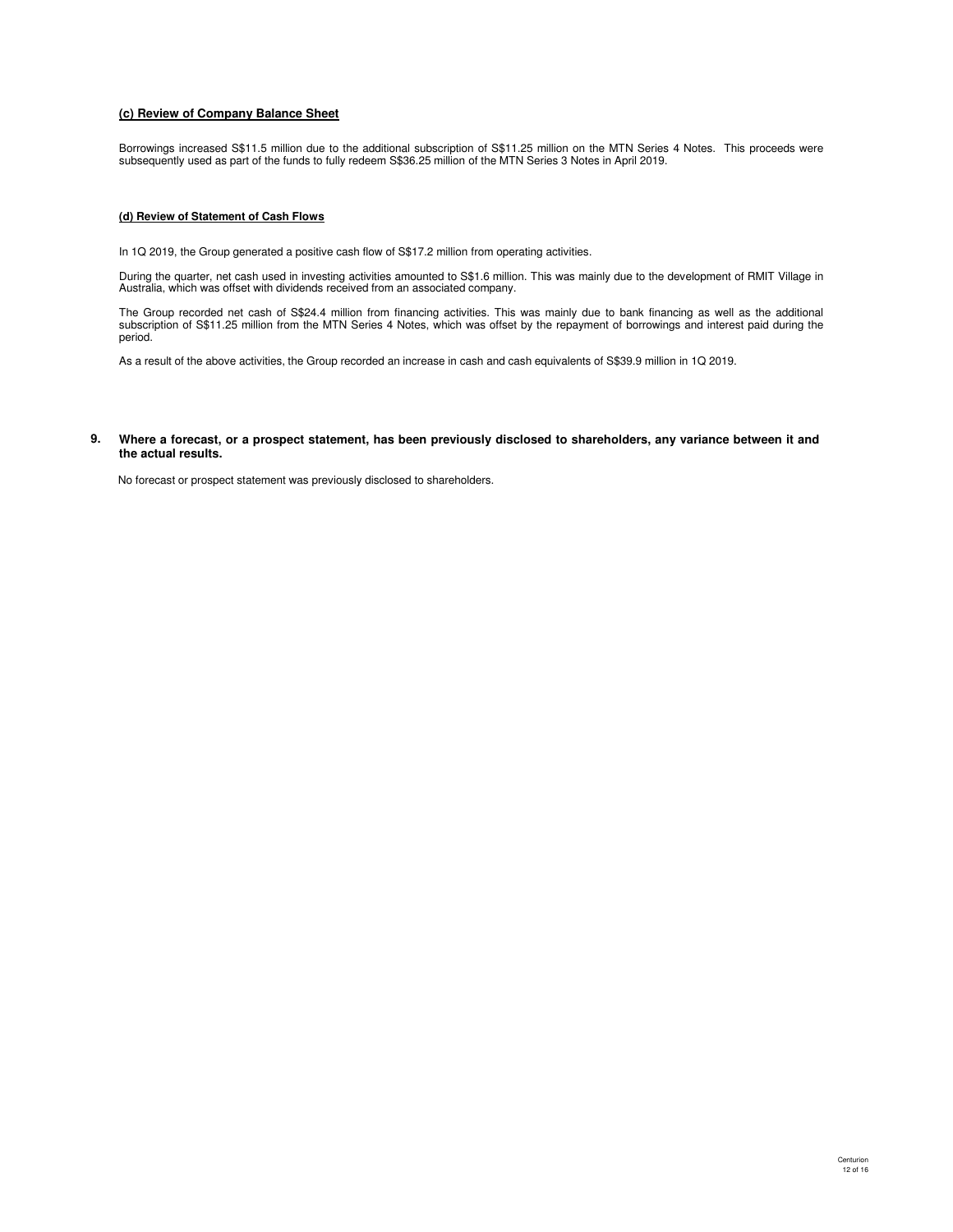**10. A commentary at the date of the announcement of the significant trends and competitive conditions of the industry in which the group operates and any known factors or events that may affect the group in the next reporting period and the next 12 months**

#### **Accommodation Business**

As at 31 March 2019, the Group operated a diversified portfolio of 31 operational purpose-built workers and student accommodation assets ("PBWA" and "PBSA", respectively) comprising approximately 62,656 beds across Singapore, Malaysia, Australia, South Korea, the United Kingdom ("UK") and United States ("US"), representing an increase of 13.1% in bed capacity from FY2018.

#### (a) Workers Accommodation

The Group expects demand for the PBWA sector to remain stable in Singapore as demand has continued to outstrip supply by 120,000 to 150,000 beds during the quarter. As at 31 March 2019, Centurion had a total of 26,100 beds across four operating workers accommodation assets in Singapore, with a high average occupancy rate of 95.9%.

In addition, the government announced that the population of Non-Domestic Foreign Workers with work permits (excluding Foreign Domestic Workers) was at 718,800<sup>1</sup> as at December 2018, compared to 718,400 the year before. It has kept the foreign workers quota in the construction, marine, processing and manufacturing sectors unchanged in Budget 2019<sup>2</sup>, contributing to a stable supply of foreign workers.

With the opening of Westlite Bukit Minyak, Centurion's first development in Penang and seventh in Malaysia in January 2019, Centurion operated approximately 30,300 beds across seven workers accommodation assets during the quarter. The assets, which are well-located in key manufacturing hubs, enjoyed an average occupancy of 90.3% excluding Westlite Bukit Minyak. Westlite Bukit Minyak underwent fitting out after completion in January and is expected to be ready for occupancy by 2Q 2019; where occupancy is expected to ramp up over the course of 2019.

The demand for PBWA in Malaysia is expected to be driven by the government's moves to ensure proper housing for foreign workers.

#### (b) Student Accommodation

As at 31 March 2019, the Group had a portfolio of approximately 6,256 beds across 20 operational assets in the US, UK, Australia, Singapore and Korea, which is an increase of 11.6% from FY2018. Overall, the average occupancy for the student accommodation portfolio was 88.1% for 1Q 2019. This excludes new developments such as dwell East End Adelaide and dwell Dongdaemun.

Despite wider uncertainties surrounding Brexit, an increase in acquisitions of PBSA assets in the UK by global investors as well as an uptick in the development pipeline underscores the resilience of the sector. Research by Knight Frank has shown that there is still a shortage in supply to meet the demand for student accommodation in the UK. Average occupancy for the UK properties was 91.1% in 1Q 2019.

RMIT Village in Melbourne, Australia, has achieved a high average occupancy of 80% based on available beds for 1Q 2019 even though Asset Enhancement Programme is currently underway. Out of the 160 additional beds under AEP, 113 beds are completed in 1Q 2019. A remaining 47 beds are expected to be ready in 2Q 2019. dwell East End Adelaide was completed in 4Q 2018 and began accepting occupancy in January 2019. For new developments, it usually takes nine to twelve months for occupancy to reach an optimal level.

According to Savills, the sector in Australia continues to be driven by the influx of international students. By 2022, the full-time international student to all-bed ratio is projected to measure 3.75, significantly higher than more mature global markets such as the UK.

Similarly, South Korea's international student population has been growing, with the country currently on track to hit its goal of reaching 200,000 students by 2023<sup>3</sup>. dwell Dongdaemun has completed refurbishment and was ready for occupancy in late February; occupancy is expected to build up progressively and begin accreting revenue over the course of 2019.

Centurion's six PBSA assets in the US achieved healthy average occupancy rates for 1Q 2019. The Group remains optimistic in the demand for student accommodation in the US, where demand for student housing is underpinned by the increasing number of university-age individuals.

In Singapore, dwell Selegie achieved an average occupancy of 91% during the quarter.

The positive supply-demand dynamics within the student accommodation segment and the anti-cyclical resilience of this accommodation asset class point towards a healthy outlook for the Group's strategically-located student accommodation assets.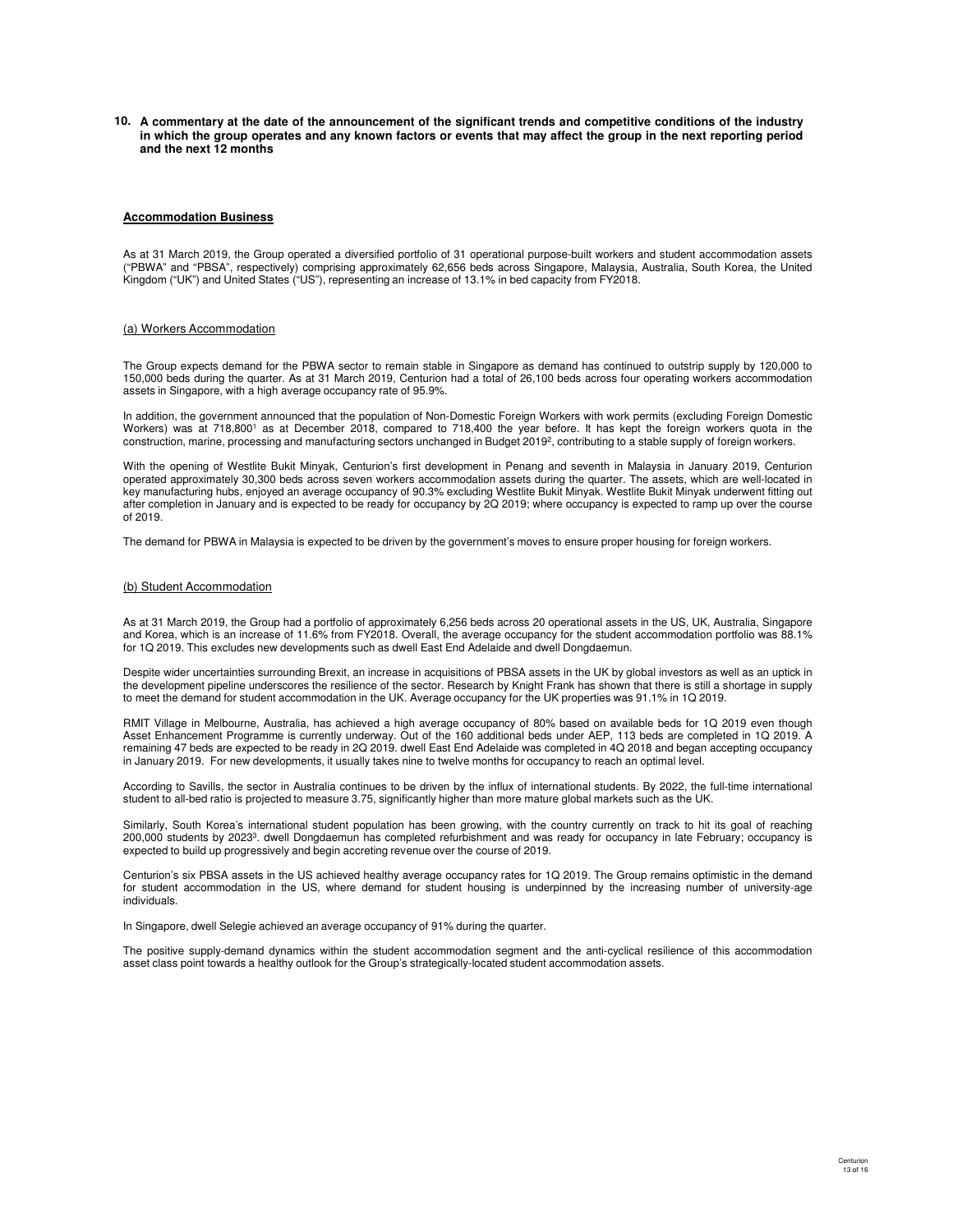## **Growth strategy**

The Group remains on track to continue growing its specialised accommodation business globally. It has both portfolio growth and asset light strategies in place, with the former involving selective acquisitions, developments and asset enhancement programmes. The latter seeks to achieve scalable growth through joint ventures, as well as the establishment and provision of investment, asset and property management services.

While the Group remains focused on niche accommodation assets within the PBSA and PBWA sector which generate stable, recurring income streams, it will also consider opportunities to invest in new specialised accommodation types.

Remark:

- 1. Source: Ministry of Manpower Foreign workforce numbers
- 2. Source: MOM Budget 2019 Highlights, 5 March 2019
- 3. Source: ICEF Monitor, 21 February 2018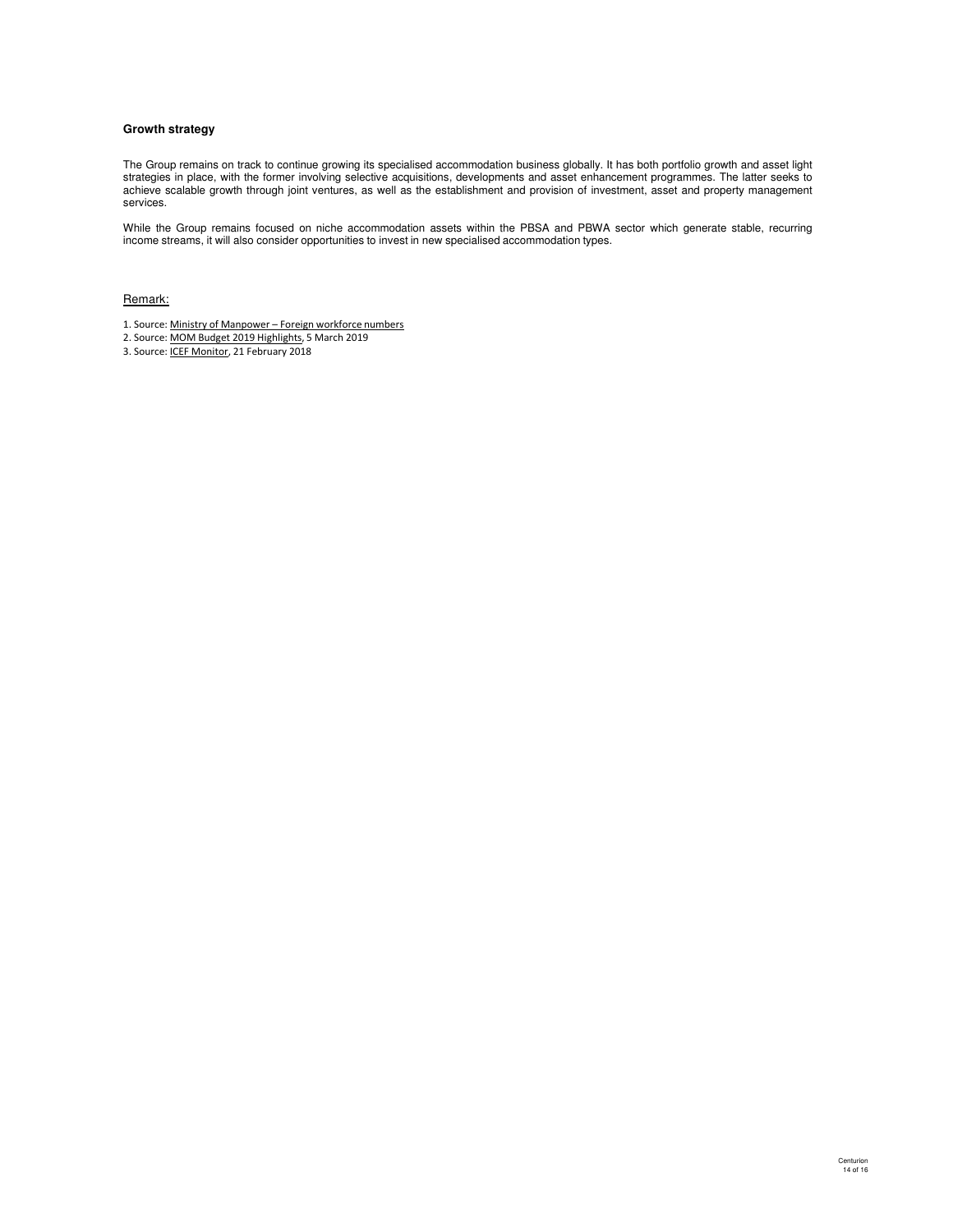### **11. Use of Proceeds**

Not applicable

### **12. Dividend**

### **(a) Current Financial Period Reported On**

Any dividend declared for the current financial period reported on ?

None

### **(b) Corresponding Period of the Immediately Preceding Financial Year**

Any dividend declared for the corresponding period of the immediately preceding financial year?

None

#### **(c) Date Payable**

Not applicable

#### **(d) Book Closure Date**

Not applicable

#### **13. A breakdown of the total annual dividend (in dollar value) for the issuer's latest full year and its previous full year**

Not applicable for quarter announcement

#### **14. If no dividend has been declared / recommended, a statement to that effect and the reason(s) for the decision.**

No dividend has been declared by the Board of the Company in respect of Q1 2019 (Q1 2018: Nil). The Company has been declaring and paying dividends twice a year in second quarter and fourth quarter since the second quarter of FY2015.